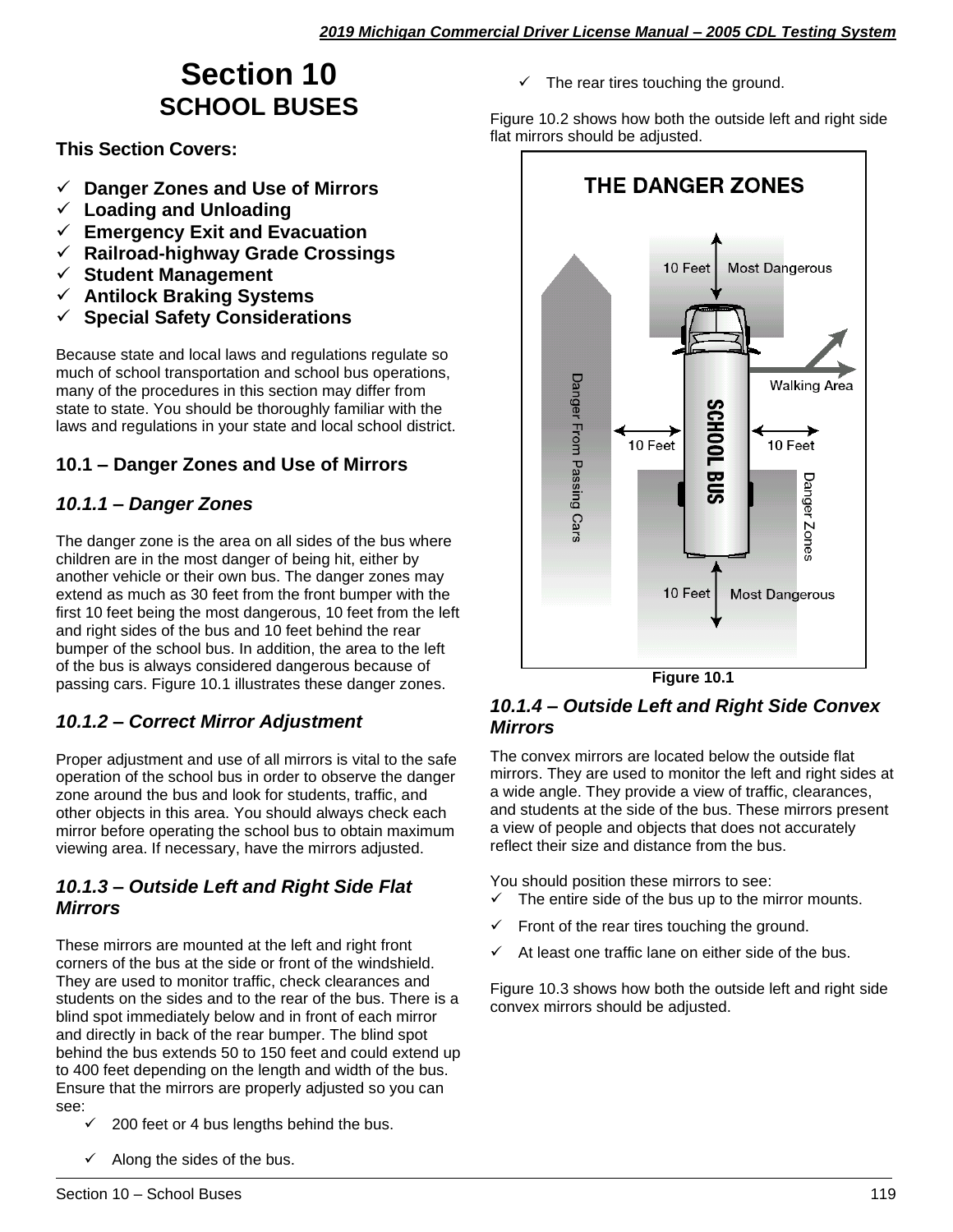

**Figure 10.2**



**Figure 10.3**

### *10.1.5 – Outside Left and Right Side Crossover Mirrors*

These mirrors are mounted on both left and right front corners of the bus. They are used to see the front bumper "danger zone" area directly in front of the bus that is not visible by direct vision, and to view the "danger zone" area to the left side and the right side of the bus, including the service door and front wheel area. The mirror presents a view of people and objects that does not accurately reflect their size and distance from the bus. The driver must ensure that these mirrors are properly adjusted.

Ensure that the mirrors are properly adjusted so you can see:

- $\checkmark$  The entire area in front of the bus from the front bumper at ground level to a point where direct vision is possible. Direct vision and mirror view vision should overlap.
- The right and left front tires touching the ground.
- The area from the front of the bus to the service door.
- $\checkmark$  These mirrors, along with the convex and flat mirrors, should be viewed in a logical sequence to ensure that a child or object is not in any of the danger zones.

Figure 10.4 illustrates how the left and right side crossover mirrors should be adjusted.



**Figure 10.4**

### *10.1.6 – Overhead Inside Rearview Mirror*

This mirror is mounted directly above the windshield on the driver's side area of the bus. This mirror is used to monitor passenger activity inside the bus. It may provide limited visibility directly in back of the bus if the bus is equipped with a glass-bottomed rear emergency door.

There is a blind spot area directly behind the driver's seat as well as a large blind spot area that begins at the rear bumper and could extend up to 400 feet or more behind the bus. You must use the exterior side mirrors to monitor traffic that approaches and enters this area.

You should position the mirror to see:

- $\checkmark$  The top of the rear window in the top of the mirror.
- $\checkmark$  All of the students, including the heads of the students right behind you.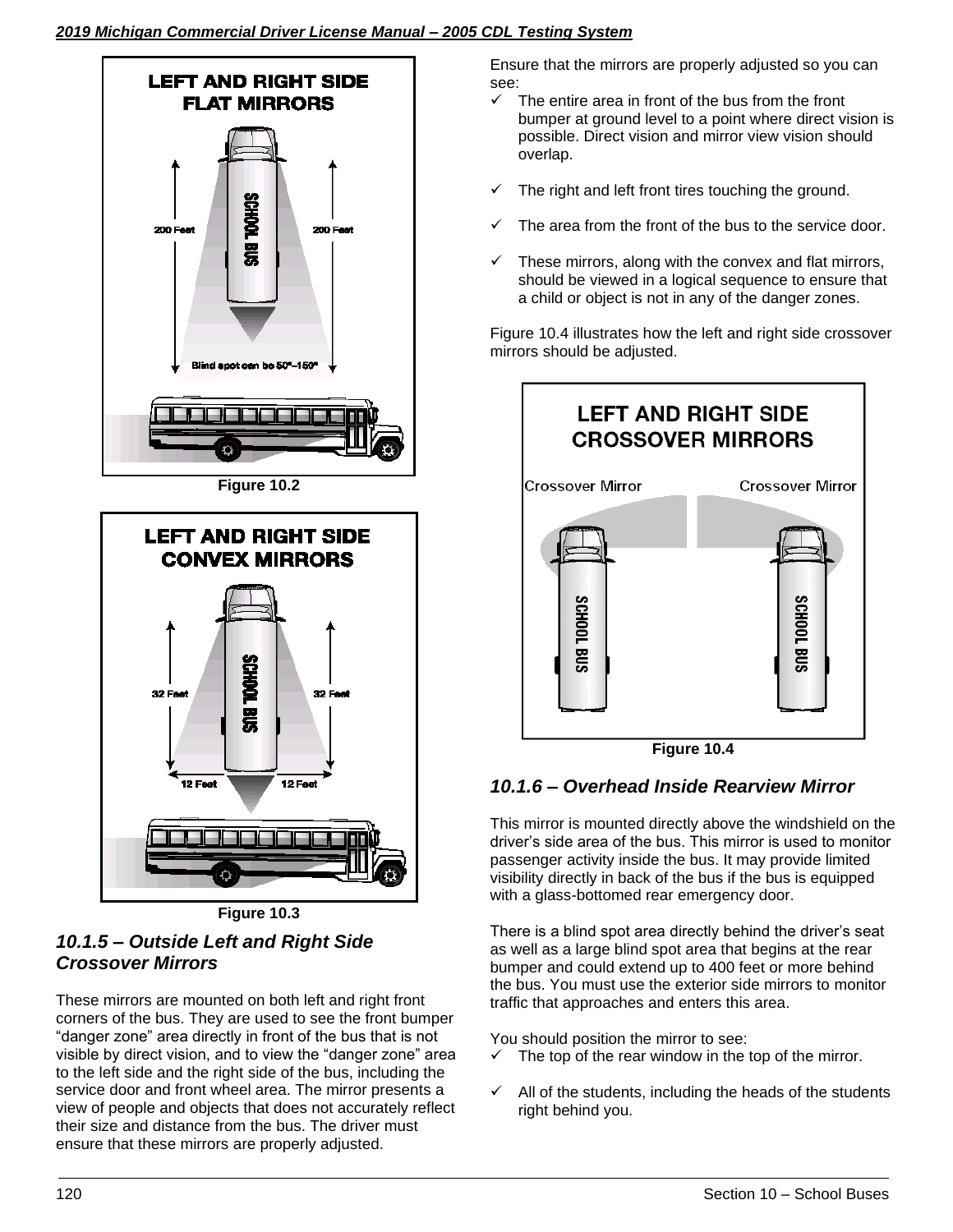#### **10.2 – Loading and Unloading**

More students are killed while getting on or off a school bus each year than are killed as passengers inside of a school bus. As a result, knowing what to do before, during, and after loading or unloading students is critical. This section will give you specific procedures to help you avoid unsafe conditions which could result in injuries and fatalities during and after loading and unloading students.

The information in this section is intended to provide a broad overview, but is not a definitive set of actions. It is imperative that you learn and obey the state laws and regulations governing loading/unloading operations in your state.

#### *10.2.1 – Approaching the Stop*

Each school district establishes official routes and official school bus stops. All stops should be approved by the school district prior to making the stop. You should never change the location of a bus stop without written approval from the appropriate school district official.

You must use extreme caution when approaching a school bus stop. You are in a very demanding situation when entering these areas. It is critical that you understand and follow all state and local laws and regulations regarding approaching a school bus stop. This would involve the proper use of mirrors, alternating flashing lights, and when equipped, the moveable stop signal arm and crossing control arm.

When approaching the stop, you should:

- $\checkmark$  Approach cautiously at a slow rate of speed.
- ✓ Look for pedestrians, traffic, or other objects before, during, and after coming to a stop.
- $\checkmark$  Continuously check all mirrors.
- If the school bus is so equipped, activate alternating flashing amber warning lights at least 200 feet or approximately 5-10 seconds before the school bus stop or in accordance with state law.
- ✓ Turn on right turn signal indicator about 100-300 feet or approximately 3-5 seconds before pulling over.
- $\checkmark$  Continuously check mirrors to monitor the danger zones for students, traffic, and other objects.
- Move as far as possible to the right on the traveled portion of the roadway.

When stopping you should:

 $\checkmark$  Bring school bus to a full stop with the front bumper at least 10 feet away from students at the designated stop. This forces the students to walk to the bus so you have a better view of their movements.

- ✓ Place transmission in Park, or if there is no Park shift point, in Neutral and set the parking brake at each stop.
- Activate alternating red lights when traffic is a safe distance from the school bus and ensure stop arm is extended.
- Make a final check to see that all traffic has stopped before completely opening the door and signaling students to approach.

#### *10.2.2 – Loading Procedures*

- Perform a safe stop as described in subsection 10.2.1.
- Students should wait in a designated location for the school bus, facing the bus as it approaches.
- Students should board the bus only when signaled by the driver.
- Monitor all mirrors continuously.
- $\checkmark$  Count the number of students at the bus stop and be sure all board the bus. If possible, know names of students at each stop. If there is a student missing, ask the other students where the student is.
- Have the students board the school bus slowly, in single file, and use the handrail. The dome light should be on while loading in the dark.
- ✓ Wait until students are seated and facing forward before moving the bus.
- $\checkmark$  Check all mirrors. Make certain no one is running to catch the bus.
- $\checkmark$  If you cannot account for a student outside, secure the bus, take the key, and check around and underneath the bus.
- ✓ When all students are accounted for, prepare to leave by:
	- Closing the door.
	- Engaging the transmission.
	- Releasing the parking brake.
	- Turning off alternating flashing red lights.
	- Turning on left turn signal.
	- Checking all mirrors again.
	- Allowing congested traffic to disperse.
- When it is safe, move the bus to enter traffic flow and continue the route.

The loading procedure is essentially the same wherever you load students, but there are slight differences. When students are loading at the school campus, you should:

- $\checkmark$  Turn off the ignition switch.
- ✓ Remove key if leaving driver's compartment.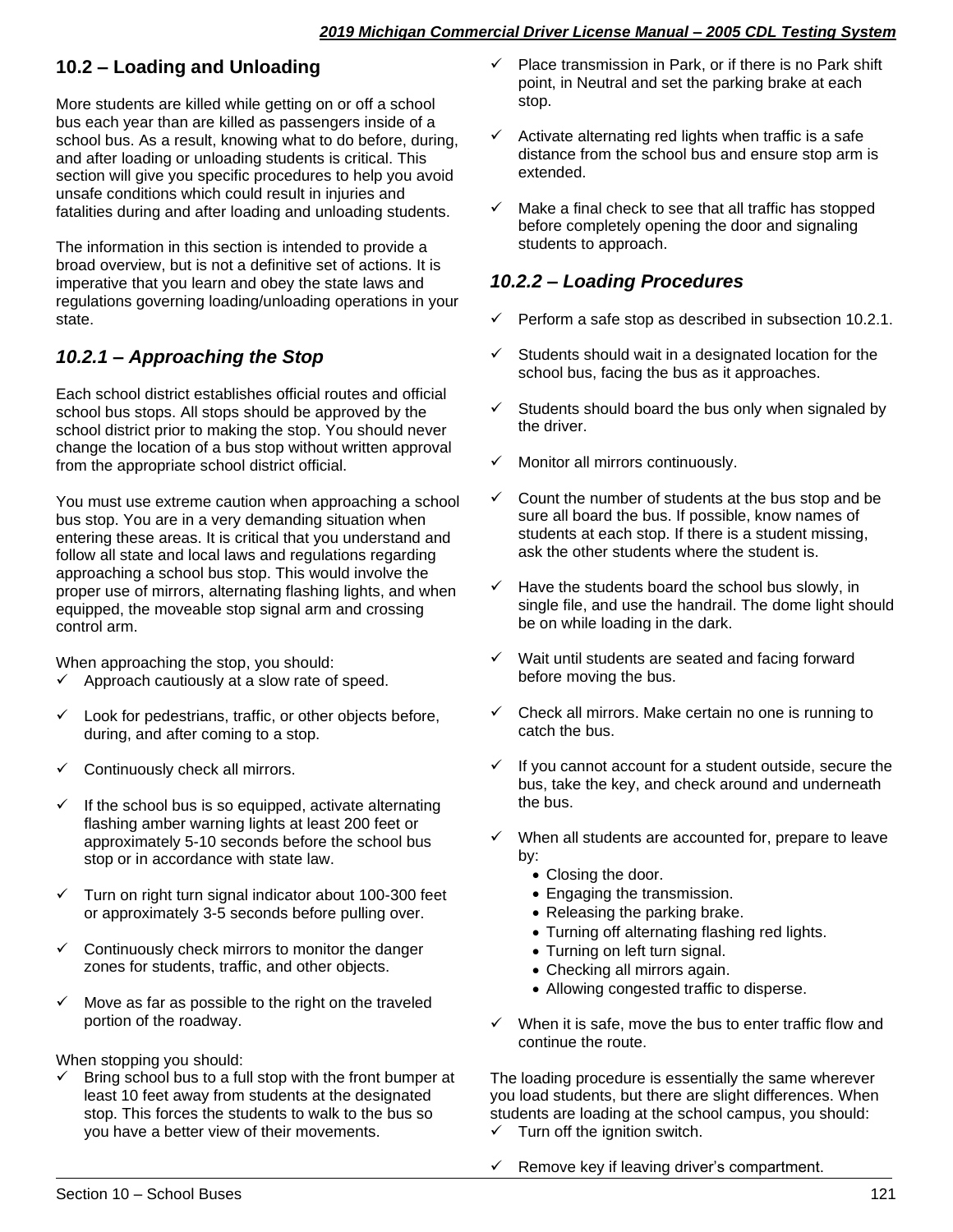✓ Position yourself to supervise loading as required or recommended by your state or local regulations.

### *10.2.3 – Unloading Procedures on the Route*

- ✓ Perform a safe stop at designated unloading areas as described in subsection 10.2.1.
- Have the students remain seated until told to exit.
- Check all mirrors.
- Count the number of students while unloading to confirm the location of all students before pulling away from the stop.
- $\checkmark$  Tell students to exit the bus and walk at least 10 feet away from the side of the bus to a position where the driver can plainly see all students.
- $\checkmark$  Check all mirrors again. Make sure no students are around or returning to the bus.
- $\checkmark$  If you cannot account for a student outside the bus, secure the bus, and check around and underneath the bus.
- When all students are accounted for, prepare to leave by:
	- Closing the door.
	- Engaging transmission.
	- Releasing parking brake.
	- Turning off alternating flashing red lights.
	- Turning on left turn signal.
	- Checking all mirrors again.
	- Allowing congested traffic to disperse.
- When it is safe, move the bus, enter the traffic flow and continue the route.

Note. If you have missed a student's unloading stop, do not back up. Be sure to follow local procedures.

#### **Additional Procedures for Students That Must Cross the Roadway**

You should understand what students should do when exiting a school bus and crossing the street in front of the bus. In addition, the school bus driver should understand that students might not always do what they are supposed to do. If a student or students must cross the roadway, they should follow these procedures:

- $\checkmark$  Walk approximately 10 feet away from the side of the school bus to a position where you can see them.
- $\checkmark$  Walk to a location at least 10 feet in front of the right corner of the bumper, but still remaining away from the front of the school bus.
- Stop at the right edge of the roadway. You should be able to see the student's feet.

When students reach the edge of the roadway, they should:

- Stop and look in all directions, making sure the roadway is clear and is safe.
- Check to see if the red flashing lights on the bus are still flashing.
- $\checkmark$  Wait for your signal before crossing the roadway.

Upon your signal, the students should:

- Cross far enough in front of the school bus to be in your view.
- $\checkmark$  Stop at the left edge of the school bus, stop, and look again for your signal to continue to cross the roadway.
- $\checkmark$  Look for traffic in both directions, making sure roadway is clear.
- $\checkmark$  Proceed across the roadway, continuing to look in all directions.

Note: The school bus driver should enforce any state or local regulations or recommendations concerning student actions outside the school bus.

### *10.2.4 – Unloading Procedures at School*

State and local laws and regulations regarding unloading students at schools, particularly in situations where such activities take place in the school parking lot or other location that is off the traveled roadway, are often different than unloading along the school bus route. It is important that the school bus driver understands and obeys state and local laws and regulations. The following procedures are meant to be general guidelines.

When unloading at the school you should follow these procedures:

- Perform a safe stop at designated unloading areas as described in subsection 10.2.1.
- $\checkmark$  Secure the bus by:
	- Turning off the ignition switch.
	- Removing key if leaving driver's compartment.
- $\checkmark$  Have the students remain seated until told to exit.
- ✓ Position yourself to supervise unloading as required or recommended by your state or local regulations.
- ✓ Have students exit in orderly fashion.
- $\checkmark$  Observe students as they step from bus to see that all move promptly away from the unloading area.
- $\checkmark$  Walk through the bus and check for hiding/sleeping students and items left by students.
- $\checkmark$  Check all mirrors. Make certain no students are returning to the bus.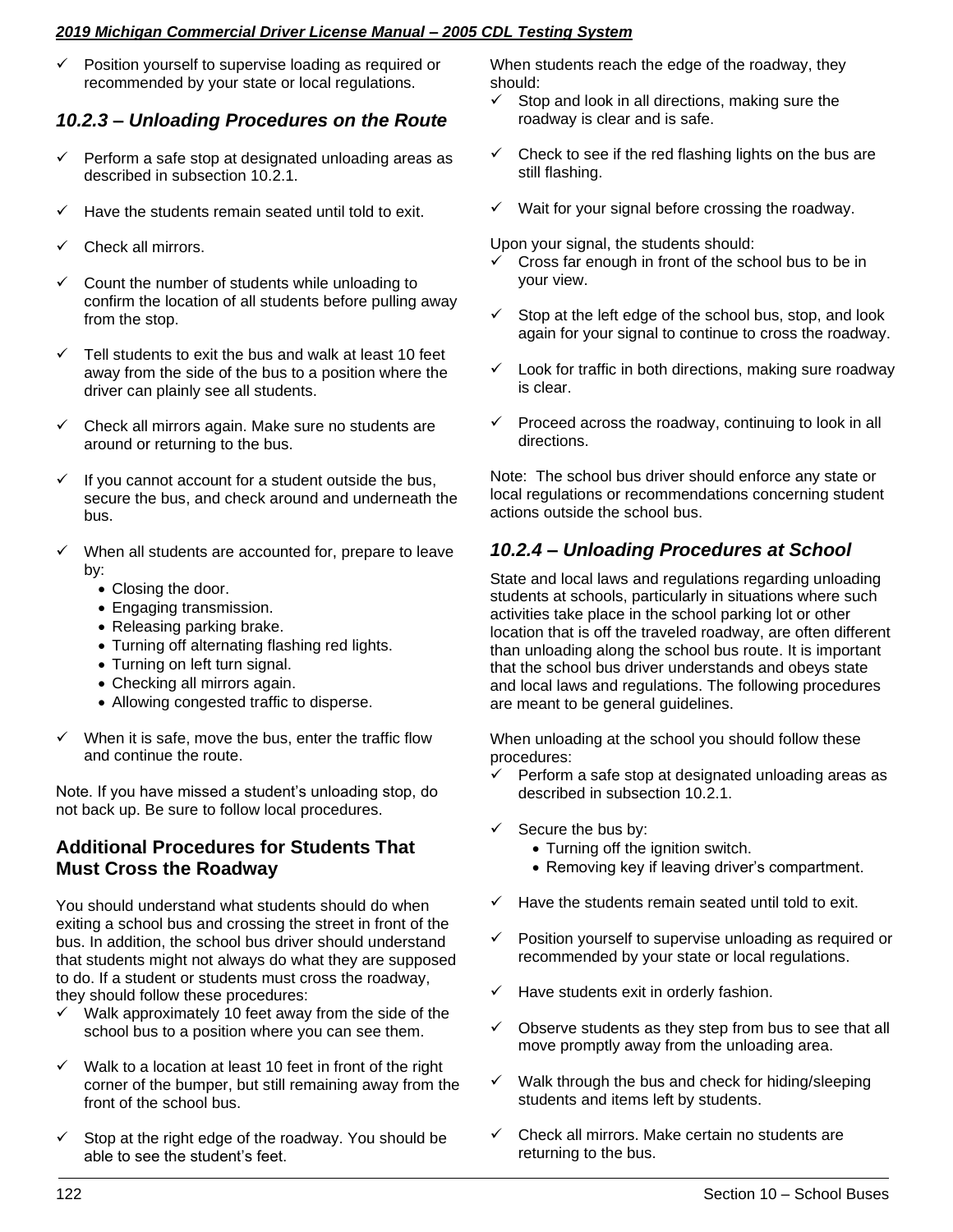- If you cannot account for a student outside the bus and the bus is secure, check around and underneath the bus.
- When all students are accounted for, prepare to leave by:
	- Closing the door.
	- Fastening safety belt.
	- Starting engine.
	- Engaging the transmission.
	- Releasing the parking brake.
	- Turning off alternating flashing red lights.
	- Turning on left turn signal.
	- Checking all mirrors again.
	- Allowing congested traffic to disperse.
- $\checkmark$  When it is safe, pull away from the unloading area.

#### *10.2.5 – Special Dangers of Loading and Unloading*

### **Dropped or Forgotten Objects**

Always focus on students as they approach the bus and watch for any who disappear from sight.

Students may drop an object near the bus during loading and unloading. Stopping to pick up the object or returning to pick up the object may cause the student to disappear from the driver's sight at a very dangerous moment.

Students should be told to leave any dropped object and move to a point of safety out of the danger zones and attempt to get the driver's attention to retrieve the object.

### **Handrail Hang-ups**

Students have been injured or killed when clothing, accessories, or even parts of their body get caught in the handrail or door as they exited the bus. You should closely observe all students exiting the bus to confirm that they are in a safe location prior to moving the bus.

### *10.2.6 – Post-trip Inspection*

When your route or school activity trip is finished, you should conduct a post-trip inspection of the bus.

You should walk through the bus and around the bus looking for the following:

- $\checkmark$  Articles left on the bus.
- Sleeping students.
- Open windows and doors.
- $\checkmark$  Mechanical/operational problems with the bus, with special attention to items that are unique to school buses – mirror systems, flashing warning lamps and stop signal arms.

✓ Damage or vandalism.

Any problems or special situations should be reported immediately to your supervisor or school authorities.

#### **10.3 – Emergency Exit and Evacuation**

An emergency situation can happen to anyone, anytime, anywhere. It could be a crash, a stalled school bus on a railroad-highway crossing or in a high-speed intersection, an electrical fire in the engine compartment, a medical emergency to a student on the school bus, etc. Knowing what to do in an emergency–before, during and after an evacuation–can mean the difference between life and death.

### *10.3.1 – Planning for Emergencies*

#### **Determine Need to Evacuate Bus**

The first and most important consideration is for you to recognize the hazard. If time permits, school bus drivers should contact their dispatcher to explain the situation before making a decision to evacuate the school bus.

As a general rule, student safety and control is best maintained by keeping students on the bus during an emergency and/or impending crisis situation, if so doing does not expose them to unnecessary risk or injury. Remember, the decision to evacuate the bus must be a timely one.

A decision to evacuate should include consideration of the following conditions:

- $\checkmark$  Is there a fire or danger of fire?
- $\checkmark$  Is there a smell of raw or leaking fuel?
- Is there a chance the bus could be hit by other vehicles?
- $\checkmark$  Is the bus in the path of a sighted tornado or rising waters?
- Are there downed power lines?
- Would removing students expose them to speeding traffic, severe weather, or a dangerous environment such as downed power lines?
- ✓ Would moving students complicate injuries such as neck and back injuries and fractures?
- ✓ Is there a hazardous spill involved? Sometimes, it may be safer to remain on the bus and not come in contact with the material.

#### **Mandatory Evacuations**

The driver must evacuate the bus when:

 $\checkmark$  The bus is on fire or there is a threat of a fire.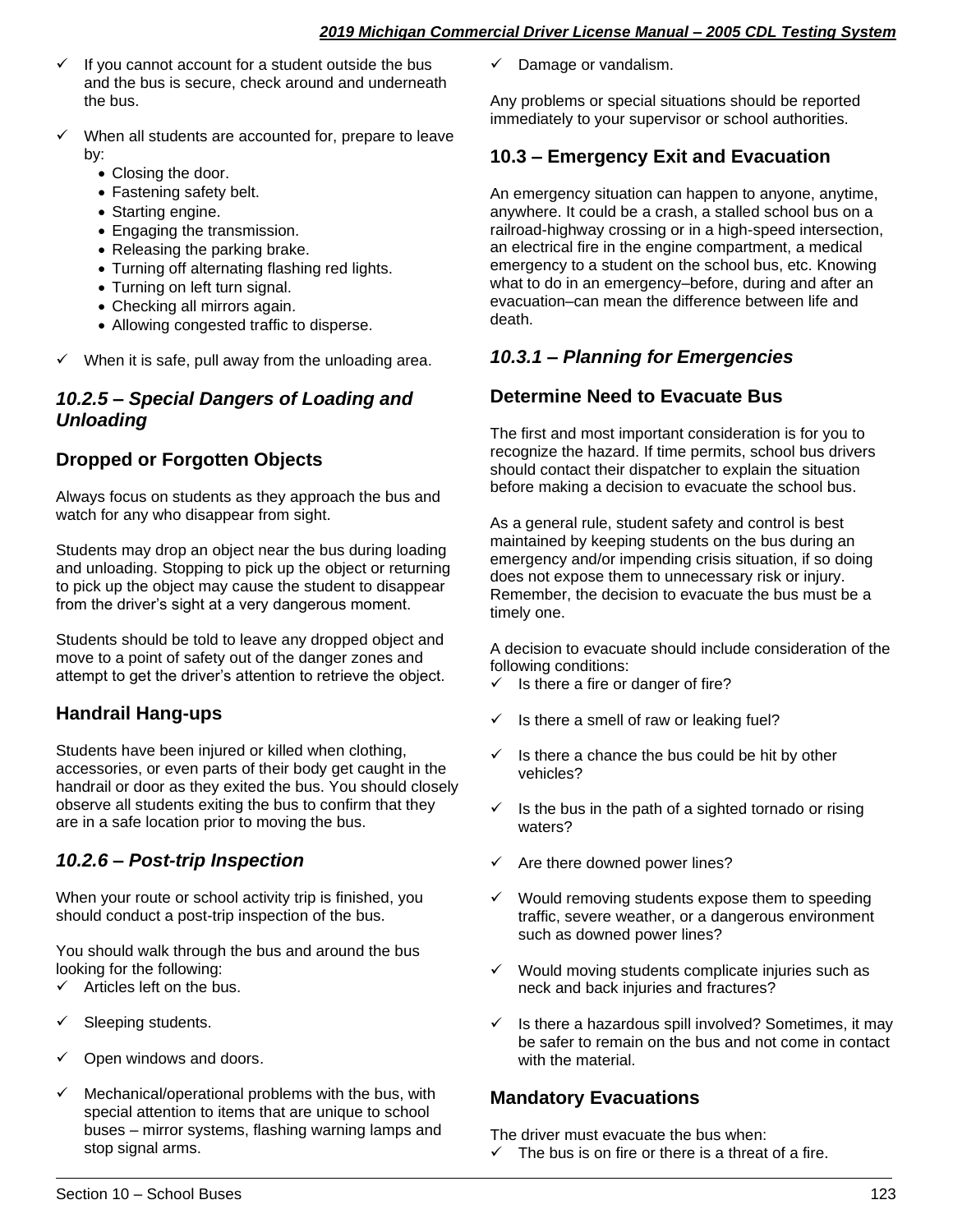- $\checkmark$  The bus is stalled on or adjacent to a railroad-highway crossing.
- $\checkmark$  The position of the bus may change and increase the danger.
- $\checkmark$  There is an imminent danger of collision.
- $\checkmark$  There is a need to quickly evacuate because of a hazardous materials spill.

# *10.3.2 – Evacuation Procedures*

### **Be Prepared and Plan Ahead**

When possible, assign two responsible, older student assistants to each emergency exit. Teach them how to assist the other students off the bus. Assign another student assistant to lead the students to a "safe place" after evacuation. However, you must recognize that there may not be older, responsible students on the bus at the time of the emergency. Therefore, emergency evacuation procedures must be explained to all students. This includes knowing how to operate the various emergency exits and the importance of listening to and following all instructions given by you.

Some tips to determine a safe place:

- A safe place will be at least 100 feet off the road in the direction of oncoming traffic. This will keep the students from being hit by debris if another vehicle collides with the bus.
- $\checkmark$  Lead students upwind of the bus if fire is present.
- Lead students as far away from railroad tracks as possible and in the direction of any oncoming train.
- Lead students upwind of the bus at least 300 feet if there is a risk from spilled hazardous materials.

If the bus is in the direct path of a sighted tornado and evacuation is ordered, escort students to a nearby ditch or culvert if shelter in a building is not readily available, and direct them to lie face down, hands covering their head. They should be far enough away so the bus cannot topple on them. Avoid areas that are subject to flash floods.

## **General Procedures**

- $\checkmark$  Determine if evacuation is in the best interest of safety.
- Determine the best type of evacuation:
	- Front, rear or side door evacuation, or some combination of doors.
	- Roof or window evacuation.
- Secure the bus by:
	- Placing transmission in Park, or if there is no shift point, in Neutral.
	- Setting parking brakes.
- Shutting off the engine.
- Removing ignition key.
- Activating hazard-warning lights.
- If time allows, notify dispatch office of evacuation location, conditions, and type of assistance needed.
- Dangle radio microphone or telephone out of driver's window for later use, if operable.
- If no radio, or radio is inoperable, dispatch a passing motorist or area resident to call for help. As a last resort, dispatch two older, responsible students to go for help.
	- Order the evacuation.
	- Evacuate students from the bus.
	- Do not move a student you believe may have suffered a neck or spinal injury unless his or her life is in immediate danger.
	- Special procedures must be used to move neck spinal injury victims to prevent further injury.
- Direct a student assistant to lead students to the nearest safe place.
- $\checkmark$  Walk through the bus to ensure no students remain on the bus. Retrieve emergency equipment.
- ✓ Join waiting students. Account for all students and check for their safety.
- $\checkmark$  Protect the scene. Set out emergency warning devices as necessary and appropriate.
- Prepare information for emergency responders.

# **10.4 – Railroad-highway Crossings**

## *10.4.1 – Types of Crossings*

## **Passive Crossings**

This type of crossing does not have any type of traffic control device. You must stop at these crossings and follow proper procedures. However, the decision to proceed rests entirely in your hands. Passive crossings require you to recognize the crossing, search for any train using the tracks and decide if there is sufficient clear space to cross safely. Passive crossings have yellow circular advance warning signs, pavement markings and cross-bucks to assist you in recognizing a crossing.

# **Active Crossings**

This type of crossing has a traffic control device installed at the crossing to regulate traffic at the crossing. These active devices include flashing red lights, with or without bells and flashing red lights with bells and gates.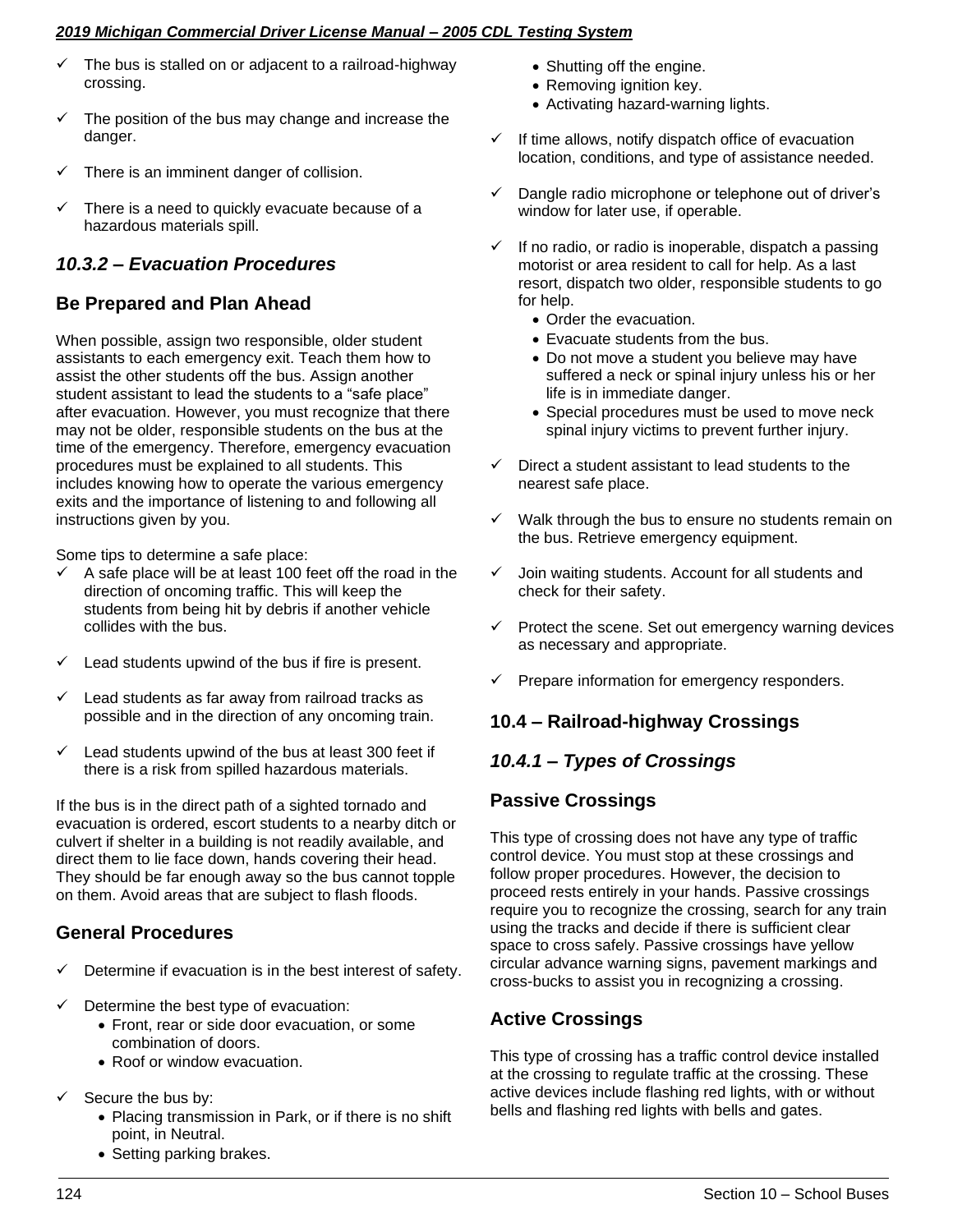### *10.4.2 – Warning Signs and Devices*

### **Advance Warning Signs**

The round, black-on-yellow warning sign is placed ahead of a public railroad-highway crossing. The advance warning sign tells you to slow down, look and listen for the train, and be prepared to stop at the tracks if a train is coming. See Figure 10.5.



**Figure 10.5**

#### **Pavement Markings**

Pavement markings mean the same as the advance warning sign. They consist of an "X" with the letters ""RR" and a no-passing marking on two-lane roads.

There is also a no passing zone sign on two-lane roads. There may be a white stop line painted on the pavement before the railroad tracks. The front of the school bus must remain behind this line while stopped at the crossing. See Figure 10.6.



**Figure 10.6**

### **Cross-buck Signs**

This sign marks the crossing. It requires you to yield the right-of-way to the train. If there is no white line painted on the pavement, you must stop the bus before the crossbuck sign. When the road crosses over more than one set of tracks, a sign below the cross-buck indicates the number of tracks. See Figure 10.7.



**Figure 10.7**

### **Flashing Red Light Signals**

At many highway-rail grade crossings, the cross-buck sign has flashing red lights and bells. When the lights begin to flash, stop! A train is approaching. You are required to yield the right-of-way to the train. If there is more than one track, make sure all tracks are clear before crossing. See Figure 10.8.



**Figure 10.8**

#### **Gates**

Many railroad-highway crossings have gates with flashing red lights and bells. Stop when the lights begin to flash and before the gate lowers across the road lane. Remain stopped until the gates go up and the lights have stopped flashing. Proceed when it is safe. If the gate stays down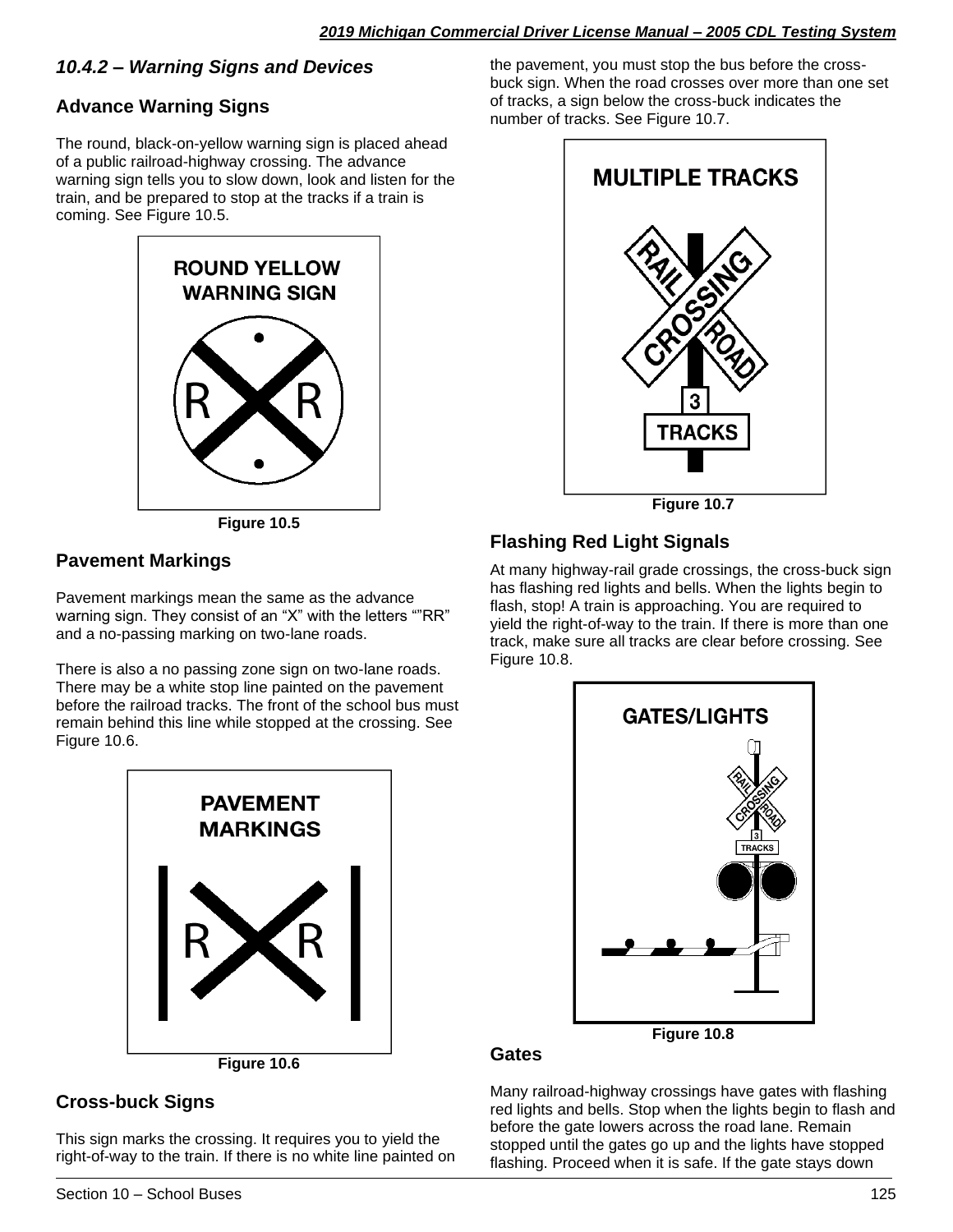after the train passes, do not drive around the gate. Instead, call your dispatcher. See Figure 10.8.

## *10.4.3 – Recommended Procedures*

Each state has laws and regulations governing how school buses must operate at railroad-highway crossings. It is important for you to understand and obey these state laws and regulations. In general, school buses must stop at all crossings, and ensure it is safe before proceeding across the tracks. The specific procedures required in each state vary.

A school bus is one of the safest vehicles on the highway. However, a school bus does not have the slightest edge when involved in a crash with a train. Because of a train's size and weight, it cannot stop quickly. An emergency escape route does not exist for a train. You can prevent school bus/train crashes by following these recommended procedures.

Approaching the Crossing:

- Slow down, including shifting to a lower gear in a manual transmission bus, and test your brakes.
- $\checkmark$  Activate hazard lights approximately 200 feet before the crossing. Make sure your intentions are known.
- $\checkmark$  Scan your surroundings and check for traffic behind you.
- Stay to the right of the roadway if possible.
- $\checkmark$  Choose an escape route in the event of a brake failure or problems behind you.

#### At the Crossing:

- Stop no closer than 15 feet and no farther than 50 feet from the nearest rail, where you have the best view of the tracks.
- Place the transmission in Park, or if there is no Park shift point, in Neutral and press down on the service brake or set the parking brakes.
- $\checkmark$  Turn off all radios and noisy equipment and silence the passengers.
- $\checkmark$  Open the service door and driver's window. Look and listen for an approaching train.

Crossing the Track:

- Check the crossing signals again before proceeding.
- At a multiple-track crossing, stop only before the first set of tracks. When you are sure no train is approaching on any track, proceed across all of the tracks until you have completely cleared them.
- $\checkmark$  Cross the tracks in a low gear. Do not change gears while crossing.

 $\checkmark$  If the gate comes down after you have started across, drive through it even if it means you will break the gate.

# *10.4.4 – Special Situations*

### **Bus Stalls or Trapped on Tracks**

If your bus stalls or is trapped on the tracks, get everyone out and off the tracks immediately. Move everyone far from the bus at an angle, which is both away from the tracks and toward the train.

# **Police Officer at the Crossing**

If a police officer is at the crossing, obey directions. If there is no police officer, and you believe the signal is malfunctioning, call your dispatcher to report the situation and ask for instructions on how to proceed.

#### **Obstructed View of Tracks**

Plan your route so it provides maximum sight distance at highway-rail grade crossings. Do not attempt to cross the tracks unless you can see far enough down the track to know for certain that no trains are approaching. Passive crossings are those that do not have any type of traffic control device. Be especially careful at "passive" crossings. Even if there are active railroad signals that indicate the tracks are clear, you must look and listen to be sure it is safe to proceed.

#### **Containment or Storage Areas**

If it won't fit, don't commit! Know the length of your bus and the size of the containment area at highway-rail crossings on the school bus route, as well as any crossing you encounter in the course of a school activity trip. When approaching a crossing with a signal or stop sign on the opposite side, pay attention to the amount of room there. Be certain the bus has enough containment or storage area to completely clear the railroad tracks on the other side if there is a need to stop. As a general rule, add 15 feet to the length of the school bus to determine an acceptable amount of containment or storage area.

#### **10.5 – Student Management**

#### *10.5.1 – Don't Deal with On-bus Problems When Loading and Unloading*

In order to get students to and from school safely and on time, you need to be able to concentrate on the driving task.

Loading and unloading requires all your concentration. Don't take your eyes off what is happening outside the bus.

If there is a behavior problem on the bus, wait until the students unloading are safely off the bus and have moved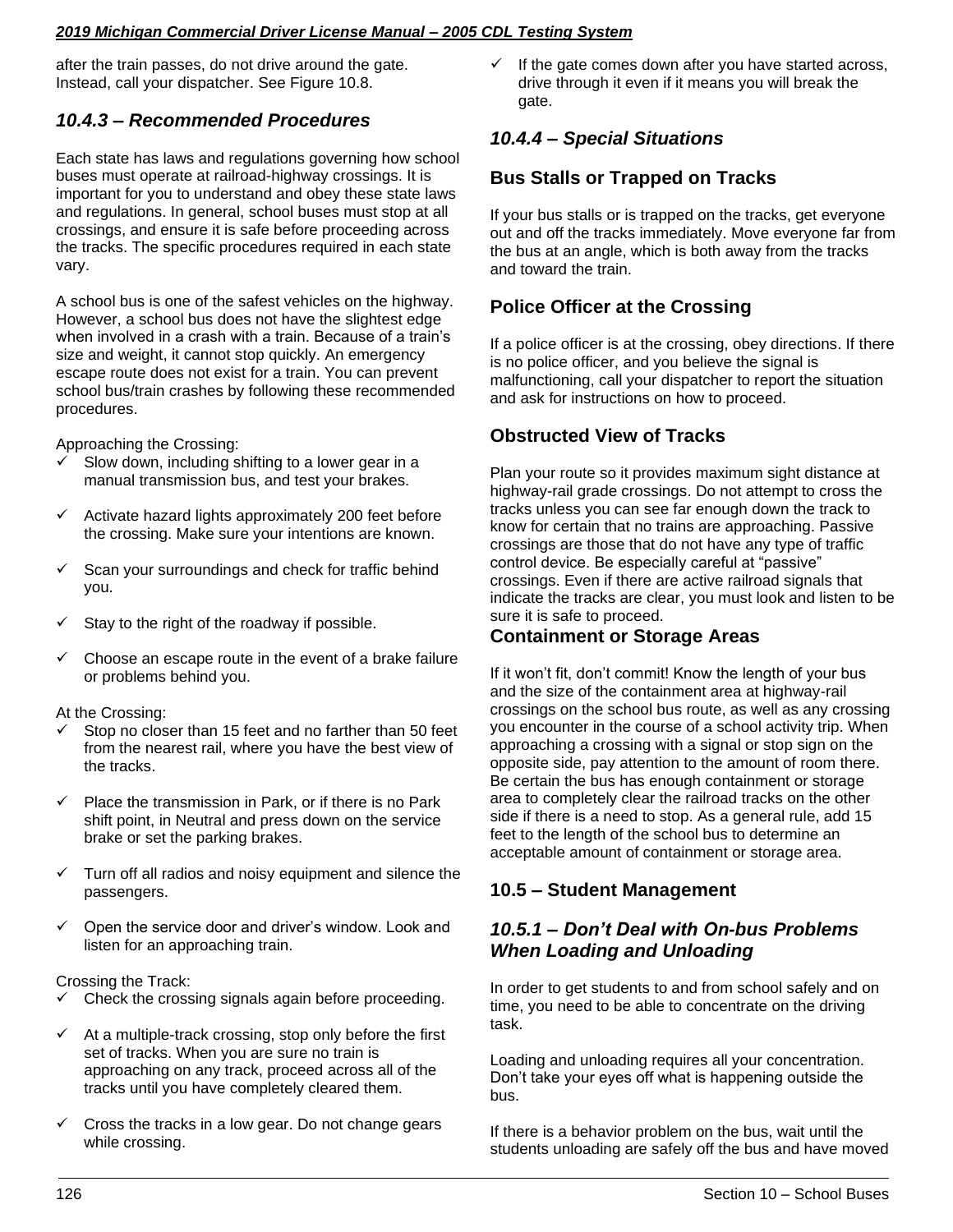away. If necessary, pull the bus over to handle the problem.

#### *10.5.2 – Handling Serious Problems*

Tips on handling serious problems:

- Follow your school's procedures for discipline or refusal of rights to ride the bus.
- $\checkmark$  Stop the bus. Park in a safe location off the road, perhaps a parking lot or a driveway.
- Secure the bus. Take the ignition key with you if you leave your seat.
- $\checkmark$  Stand up and speak respectfully to the offender or offenders. Speak in a courteous manner with a firm voice. Remind the offender of the expected behavior. Do not show anger, but do show that you mean business.
- If a change of seating is needed, request that the student move to a seat near you.

Never put a student off the bus except at school or at his or her designated school bus stop. If you feel that the offense is serious enough that you cannot safely drive the bus, call for a school administrator or the police to come and remove the student. Always follow your state or local procedures for requesting assistance.

### **10.6 – Antilock Braking Systems**

#### *10.6.1 – Vehicles Required to Have Antilock Braking Systems*

The Department of Transportation requires that antilock braking systems be on:

- $\checkmark$  Air brakes vehicles, (trucks, buses, trailers and converter dollies) built on or after March 1, 1998.
- $\checkmark$  Hydraulically braked trucks and buses with a gross vehicle weight rating of 10,000 lbs or more built on or after March 1, 1999.

Many buses built before these dates have been voluntarily equipped with ABS.

Your school bus will have a yellow ABS malfunction lamp on the instrument panel if it is equipped with ABS.

#### *10.6.2 – How ABS Helps You*

When you brake hard on slippery surfaces in a vehicle without ABS, your wheels may lock up. When your steering wheels lock up, you lose steering control. When your other wheels lock up, you may skid or even spin the vehicle.

ABS helps you avoid wheel lock up and maintain control. You may or may not be able to stop faster with ABS, but

you should be able to steer around an obstacle while braking, and avoid skids caused by over braking.

### *10.6.3 – Braking with ABS*

When you drive a vehicle with ABS, you should brake as you always have. In other words:

- Use only the braking force necessary to stop safely and stay in control.
- $\checkmark$  Brake the same way, regardless of whether you have ABS on the bus. However, in emergency braking, do not pump the brakes on a bus with ABS.
- $\checkmark$  As you slow down, monitor your bus and back off the brakes (if it is safe to do so) to stay in control.

### *10.6.4 – Braking if ABS is Not Working*

Without ABS, you still have normal brake functions. Drive and brake as you always have.

Vehicles with ABS have yellow malfunction lamps to tell you if something is not working. The yellow ABS malfunction lamp is on the bus's instrument panel.

As a system check on newer vehicles, the malfunction lamp comes on at start-up for a bulb check and then goes out quickly. On older systems, the lamp could stay on until you are driving over five mph.

If the lamp stays on after the bulb check, or goes on once you are under way, you may have lost ABS control at one or more wheels.

Remember, if your ABS malfunctions, you still have regular brakes. Drive normally, but get the system serviced soon.

#### *10.6.5 – Safety Reminders*

- $\checkmark$  ABS won't allow you to drive faster, follow more closely, or drive less carefully.
- $\checkmark$  ABS won't prevent power or turning skids. ABS should prevent brake-induced skids but not those caused by spinning the drive wheels or going too fast in a turn.
- ✓ ABS won't necessarily shorten stopping distance. ABS will help maintain vehicle control, but not always shorten stopping distance.
- $\checkmark$  ABS won't increase or decrease ultimate stopping power. ABS is an "add-on" to your normal brakes, not a replacement for them.
- $\checkmark$  ABS won't change the way you normally brake. Under normal brake conditions, your vehicle will stop as it always stopped. ABS only comes into play when a wheel would normally have locked up because of over braking.